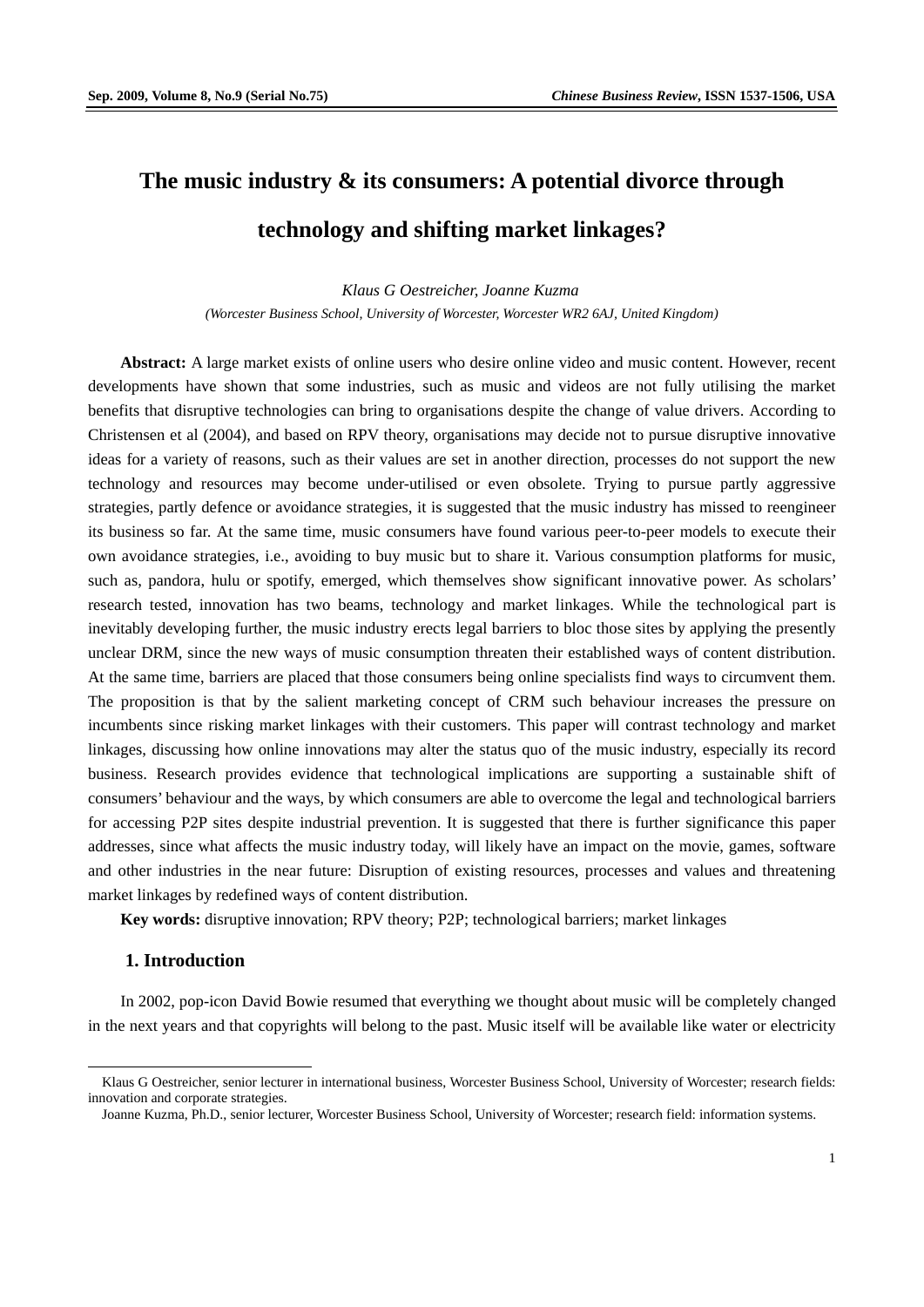(Kusek, et al., 2005, p.3). In 2009, music is available "everywhere" but the copyright dispute between the music industry, composers, artists and consumers is far away from coming to terms. The Digital Rights Management (DRM) is an unresolved dispute despite that US courts have strengthened the position of intellectual property owners. Other countries' court decisions resulted in confusion for IP owners (Benghozi, 2006; Dodgson, et al., 2008, p.293; Trott, 2008, p.146). Von Lohmann (2009) indicates that the entertainment industry (such as music and video) has a long history of fighting disruptive technologies, even though these same technologies have spawned new industries, consumer products and services, and enriching the same industry that attempts to suppress it. These technological developments including the latest ones follow Schumpeter's theoretical approach of the wind of creative destruction (Schumpeter, 1950, pp.81-87). As early as the 1900's, the industry attempted to disrupt technology by putting a new invention—the player-piano, under its sole control. Throughout the 20th and into the 21st century it attempted to suppress innovations such as the VCR, DVD and online downloads with a combination of technology, copyright and legislation barriers. Von Lohmann further explains that the industry even has petitioned the U.S. Congress and the Federal Trade Commission to regulate the design of some disruptive technologies, such as innovations that can receive and record digital television and radio broadcasts.

Consumers taking advantage of download offers are unlikely to be safe or protected against organisational accusations of having committed an act of piracy. In its approach to maintain and restore the status quo the music industry takes legal action against downloading consumers in many countries. This sheds some light on this industry's dilemma: Marketing theory propagates CRM as a most important concept for reputation, image and loyalty for repeated purchase within hyper competition. Therefore it needs to be questioned, how the music industry can be able to establish relationships with the same customers they threaten legally? At the same time there is the paradox of marketing intensively products to these target groups, which are frequently accompanied by promotion campaigns presenting scenes of criminal and arrested persons. Since love marks play an important role within the corporate set of intangible assets, it seems unlikely that in such context consumers are prepared to accept partner or relationships with this industry. Missing values of sympathy are unlikely to further intangible assets like reputation and image. The hypothesis is that little sympathy and loosened relationships make it more likely to accept different offers for the same product, proposing that the industry's institutional behaviour is counterproductive for its intended outcome making it even more difficult to compete with virtual, dematerialised files by physical products in a then discontinuous environment initially caused by disruptive innovation. Permanently decreasing sales figures challenge this industry's established business models, especially its distribution chain as a major source of revenues. The threat of becoming obsolete in the business of pre-recorded media is considered as being realistic, since digital dissemination of dematerialised products allows disrupting this chain at any level and to address the consumer, the value chain's final point, by various channels directly (Benghozi, et al., 2000).

There is evidence that the origin of this changed context can be found in discontinuous or disruptive innovation, which the Internet's new opportunities created. Innovation's two beams, technology and market linkages, seem both to play an important role in the music industry's present dilemma. Von Hippel (2005, p.118) highlights that users innovating and wishing to freely diffuse are able to do so cheaply in large part because of steady improvements in Internet distribution capabilities, frequently using P2P sharing networks. Such capabilities provide a different cost structure to that of corporate distribution channels and systems. Such structural cost difference is expected to be difficult to outbalance within the established distribution system of corporate music dissemination.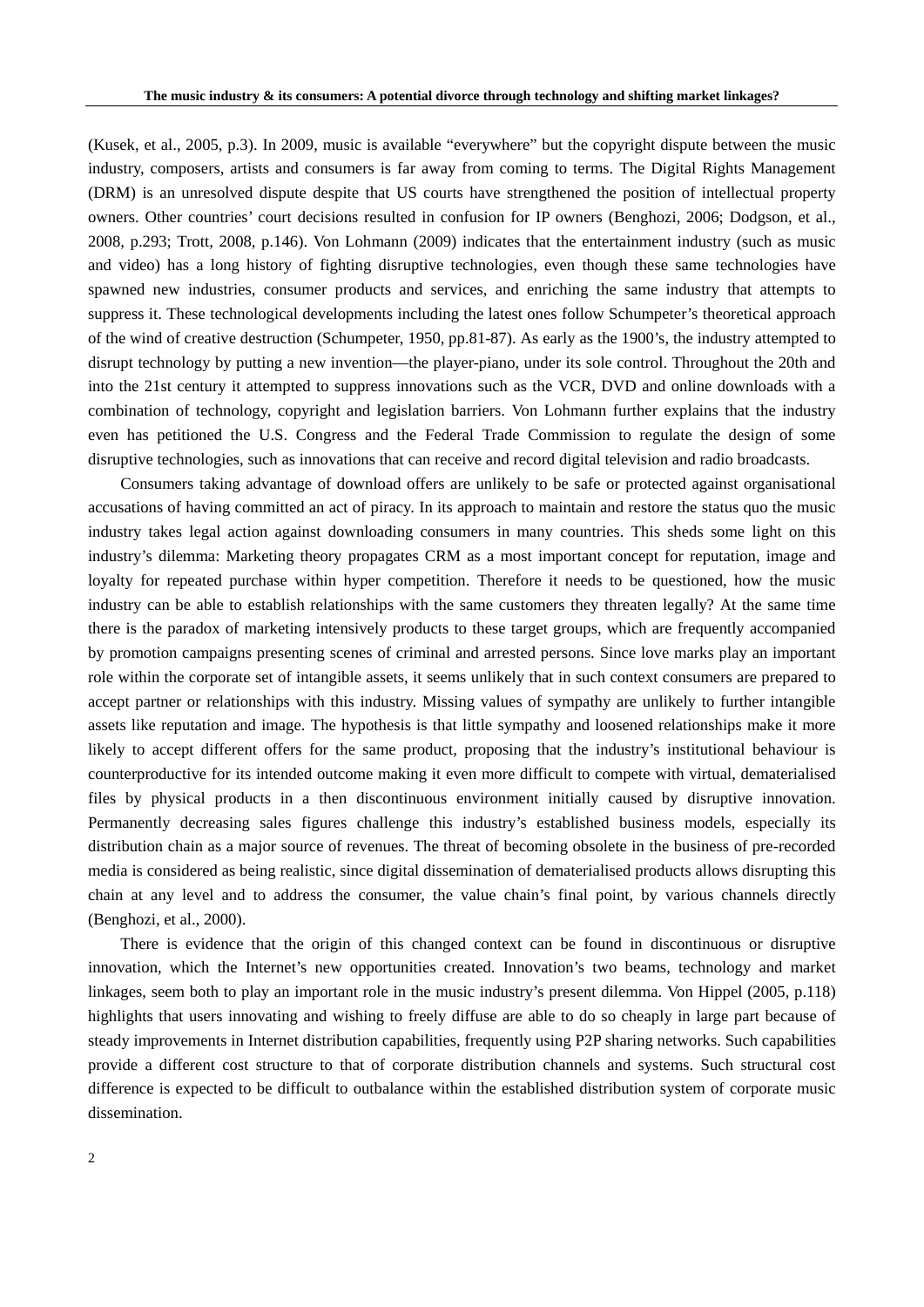#### **2. Innovation and its influences on the music industry**

It is suggested that a brief discussion about innovation as a multidimensional phenomenon allows better explanation of the music industry's paradoxical behaviour. Literature discusses various degrees of innovation (see Table 1), which have different impact on organisational resources and capabilities [R&Cs] (Abernathy, et al., 1983; Utterback, 1996; Christensen, et al., 2004; Chesbrough, 2006a; Chesbrough, et al., 2008; Von Hippel, 2005; Fagerberg, 2005; Ettlie, 2006; Davenport, et al., 2006). The proposition of considering innovation as multidimensional respects that it can have various attributes simultaneously: Innovation can, e.g., be radical and open, or conservative and closed. While the lower degrees of marginal improvements or changes may result in a process of adaptation, the more radical degrees may challenge and stress an organisation's or even an industry's established resources and capabilities up to the need of adopting and developing new resources, capabilities and processes to supply changing market demand with new and different products and services. Furthermore the consideration of innovation's two streams, technology and market linkages seems evident proposing further evidence for the notion multidimensional. Within a process of innovation the one or the other stream may change, but when both shift from one technology to a different one and business models or consumer behaviour change at the same time, then the threat becomes substantial. One relatively early example is the Napster platform for P2P file exchange (Tidd, et al., 2005, pp.45-47). Napster's impact on the music industry comprises both streams: Technological innovation (Internet and MP3 files) and market linkages (P2P exchange). Hence multidimensional, consecutive innovation causes an emergent situation, which sets the music industry's business model on risk. Additionally the legal reluctance of regulatory bodies to declare such exchange generally as an act of copyright infringement undermined market structures further resulting in the threat of disruption of established processes being based on this industry's R&Cs.

| Disruptive    | Destructive effect on existing technologies                                              |  |
|---------------|------------------------------------------------------------------------------------------|--|
| Radical       | Degree of substantial novelty                                                            |  |
| Incremental   | Degree of less important novelty (improvement)                                           |  |
| Sustainable   | Discontinuous or radical nature                                                          |  |
| Architectural | Technological or process advances fundamentally changing a business component or element |  |
| Conservative  | Extension or refinement of existing technologies                                         |  |
| Epochal       | Disruptive and substantial improvement                                                   |  |
| Modest        | Degree of small significance                                                             |  |
| Open          | Innovation using internal and external discoveries                                       |  |
| Closed        | Innovation developed by own R&D                                                          |  |

**Table 1 Grades and forms of innovation**

Adomavicius et al (2008, p.789) suggest that relevant digital innovation has become an accelerating sequence of major inaugurations (see Table 2). The conclusion this model proposes is that these innovative processes are:

(1) Different to the industry's established model, especially distribution and dissemination of content;

(2) Technology offers consumers wider and extended use of alternative opportunities;

(3) Convergent technology alienates consumers' behaviour from established distribution channels further.

Trott (2008, pp.29-31) supports this argument by the example of the iPod transforming the ways the public listens to music with huge ramifications for the major record labels. Kusek et al (2005, pp.4-6) dare to predict that in 2015 not only music, but as well videos and games, will be available permanently, dematerialised and based on flat rate models. But they argue, too, that the major industry will fight for maintaining its status quo. This leads to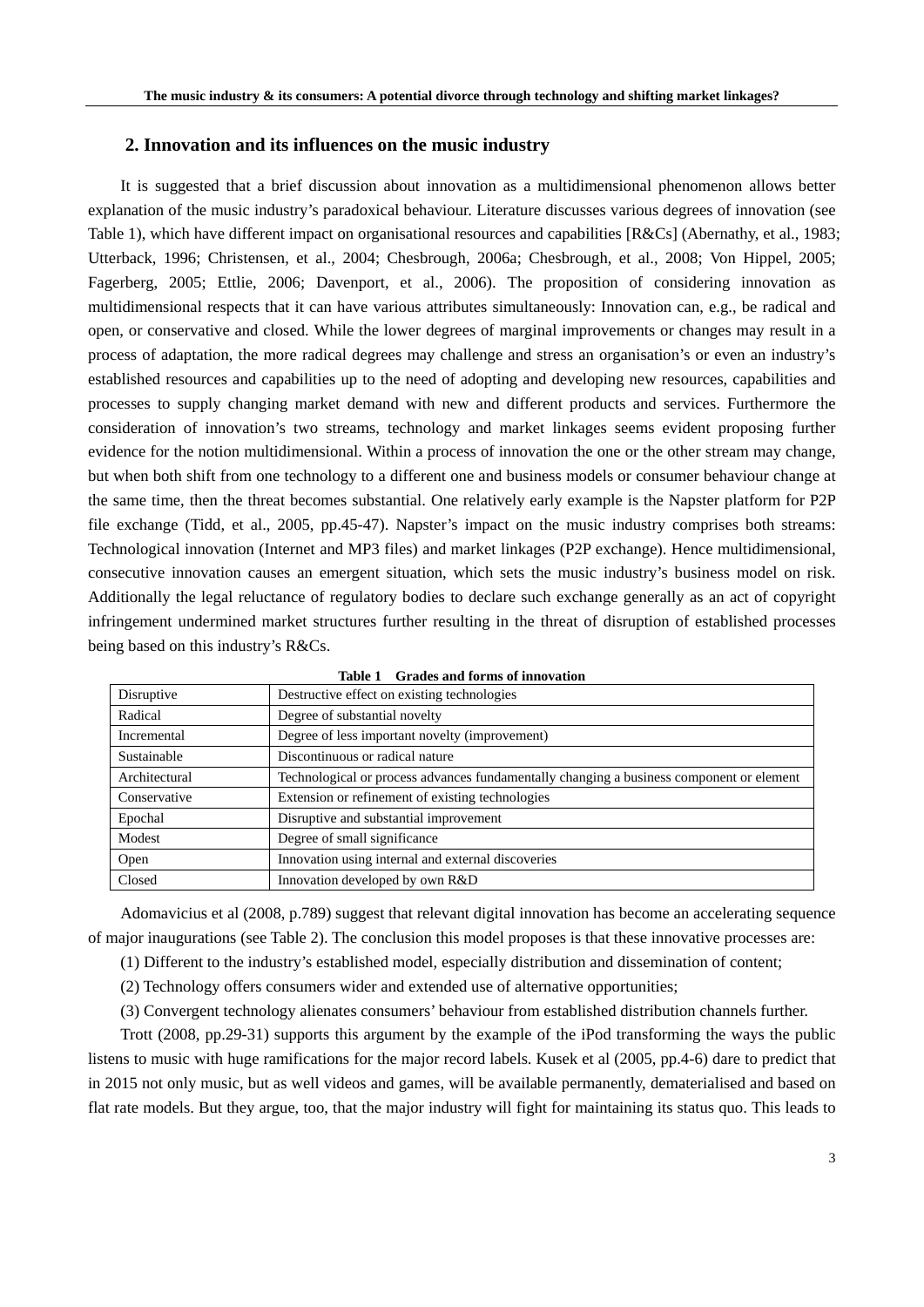the hypothesis that:

(1) Present strategies of this industry are decisively challenged, since losing fit with market realities unable to meet shifting consumer behaviour;

(2) Established resources and developed capabilities, R&Cs of distribution, may become obsolete.

|                                    | Table 2 Sequence of innovations and market approaches for dematerialised music products |  |
|------------------------------------|-----------------------------------------------------------------------------------------|--|
| (Adomavicius, et al., 2008, p.789) |                                                                                         |  |

| 1989             | German MP3 patent                         |
|------------------|-------------------------------------------|
| 1996             | US MP3 patent                             |
| 1998             | First portable MP3 player (32MB)          |
| February 1999    | Sub Pop distributes MP3 music             |
| May 1999         | Napster founded                           |
| May 2000         | Transactional watermarking founded        |
| January 2001     | Napster injunction                        |
| October 2001     | 10 GB Apple iPod introduced               |
| March 2002       | 20 GB iPod for PC introduced              |
| April 2003       | 40 GB iPod introduced                     |
| October 2003     | Dell DJ introduced                        |
|                  | iTunes online music store opens           |
| September 2004   | MSN online music store opens              |
| May 2005         | Yahoo online music store opens            |
| October 2005     | First iPod with video capabilities        |
| August 2006      | 160 GB 1.8 inch HDD introduced            |
| September 2006   | iTunes starts sales of full-length videos |
| <b>July 2007</b> | iPhone (MP3 player/phone) introduced      |
| September 2007   | 160 GB Video iPod introduced              |

### **3. The impact on the value chain**

The music industry is by far not the only industry struggling with disruptive innovation creating a discontinuous environment. Assink (2006) defines disruptive technologies as: A successfully exploited radical new product, process, or concept that significantly transforms the demand and needs of an existing market or industry, disrupts its former key players and creates whole new business practices or markets with significant societal impact. According to Hagel et al (2008), we live in a world of massive technological change creating a new techno-economic paradigm that will shift the fundamental way firms engage in business. Many new innovations, such as the mobile telephone and Internet have created new opportunities, and these disruptive technologies transform industries and commerce. However, these rapid changes result in a business model where changes are so constant and rapid (concept of permanent change) that industry and technology cannot be stabilised. Instead, the authors argue that businesses constantly find themselves in a situation where they continually race to catch up with and learn the steadily improving foundational technologies (concept of the learning organisation).

The typewriter industry, the photo industry's shift to digital photography or the destroyed VHS industry is just three examples out of many, which may hence be considered as casualties of disruptive technologies. Utterback (1996) argues that managers' action is usually directed towards competitors' activities, but that the most threatening challenges are frequently coming from outside. Christensen et al's research presents the resources,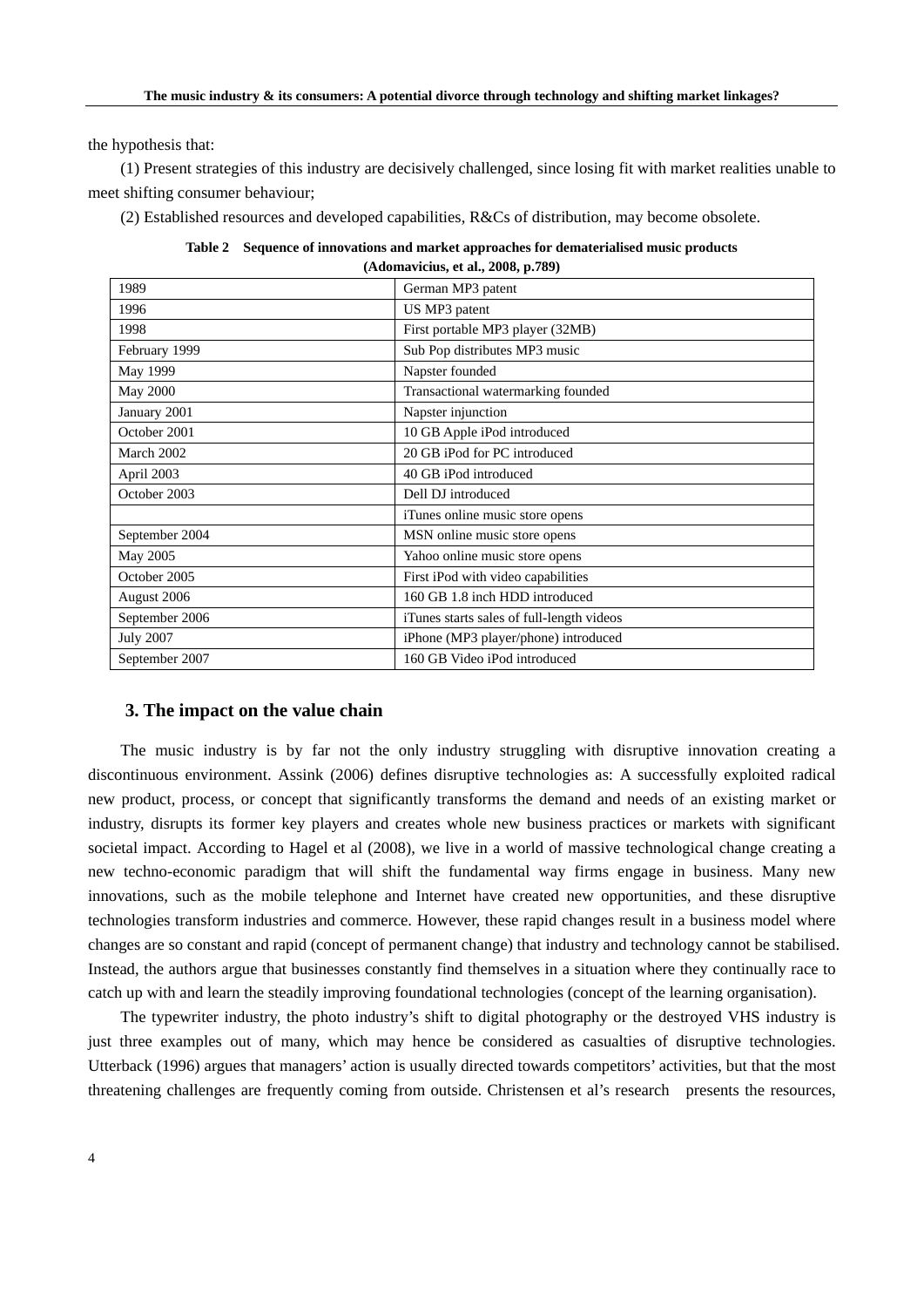values and processes theory (RPV), which may provide a theoretical underpinning, why organisations frequently fail when confronted with disruptive innovation (Christensen, et al., 2004, pp.279-280). The RPV-theory tends to hold that resources (which companies can buy or sell, create or destroy), processes (established ways of transforming resources into products and services) and values (the prioritisation criteria of the management within the decision making process) do not favour the emergent technology and/or business model. But if they do not leverage these new technologies, their current products may become commodities and they risk their long-term survival as competitors take advantage of these disruptive technologies to meet consumer's needs and wants. The processes and values of established firms differ to those of companies willing to take competitive advantage of disruptive technologies.

The meaning is that as long as innovation does not exceed incremental improvement within established RPVs, e.g., from CD to Music DVD or SACD, it is easy for incumbents to follow the new technology. The channels of distribution and purchase remain stable, the product is still physical and the selection of content presented to consumers is the industry's choice forcing consumers to accept pre-recorded propositions, which cannot be altered with regard to individual taste. When the digital CD replaced the analogue vinyl record in the early 1980's the medium changed radically due to digital technology, manufacturers of vinyl records became obsolete, but the way of creating and distributing products remained as stable as their consumption. This suggests in the understanding of innovation that the technological shift was epochal and radical. The CD replaced the vinyl record as dominant design but market linkages remained untouched. Therefore this shift was relatively easy, since the advantages of the digital technology were attractive and logic to consumers. Hence both ends of the market achieved a rather quick congruence and the industry's R&Cs and its chain of values remained persistent.

A second theory Christensen et al (2004, pp.277-279) suggest is the disruptive innovation theory. Ettlie (2006, p.78) criticises this theory as too much concentrated on market leadership. But with regard to the music industry it needs to take into consideration that an oligopoly of four companies owns app. 85% of the market share. Therefore sufficient validity and reliability is proposed for applying this theory here. Three of its major criteria are considered of having specific importance in this context:

(1) When disruptive innovations emerge, their quality is usually inferior to that of established products: Initially downloads demanded long times due to low broadband capacities and frequent breakdowns; the sound quality of MP3 files on computers was below that of the established CD played on hi-fi devices.

(2) The emerging market was so small that incumbents did not consider it as important:

The initial download market did not create sufficient business until broadband lines offered enhanced capacity and broadband lines as medium of transportation became accessible to a majority of the population. Further, these latter incremental improvements depended on an additional technological vehicle, new players of broadly accepted sound quality to make dematerialised products attractive to a majority of consumers.

MP3 players became especially fashionable by Apple's iPod (technology) and, (market linkages) when Apple opened its iTune store (Anderson, 2006, p.39). This may be considered as the turning point, when virtual products became advantageous for many consumers.

(3) When the market starts to threat established companies they tend to flee upmarket:

With regard to the music industry's strategic behaviour this criterion may have further specific importance. It generally expresses that threatened industries tend to increase incremental improvements: E.g. from CD to SACD and Music DVD (technology) or by adding bonus material or offering luxury editions (market linkages). This works as long as consumers are prepared to pay a premium for it. Christensen et al present two trajectories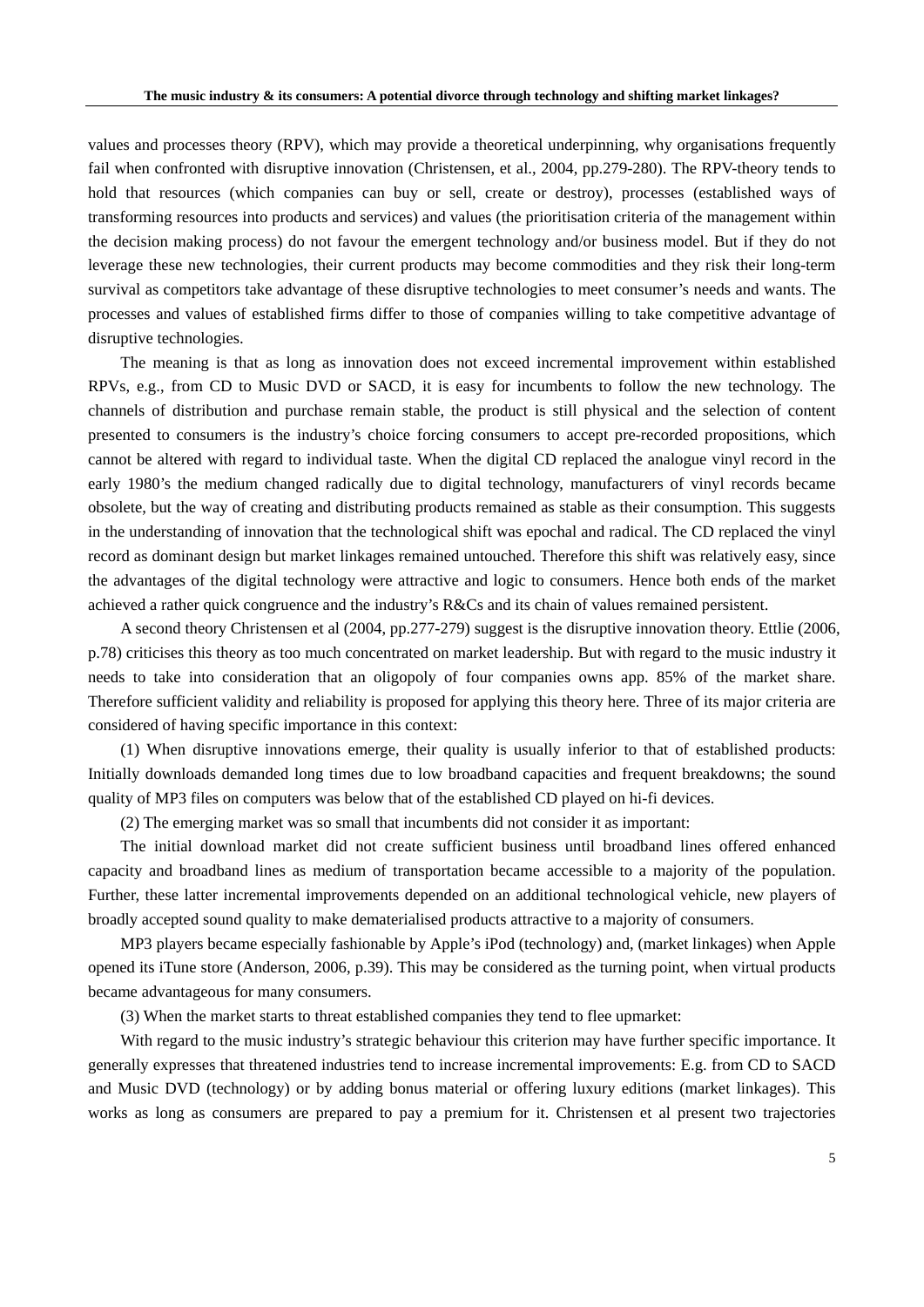representing the overshot and the undershot customers. When incremental improvements start to overshoot customers' expectations they will not honour the premium charged anymore. This argument is supported by Kelly's thesis "follow the free" (1997).

It is suggested that such incremental improvements were generally in vain, since competing against free of cost P2P downloads. The SACD became never a market success. Its further disadvantage was a lacking compatibility with regular CD-players, demanding further consumer investment.

Concluding these arguments suggests that initially downloading was neither a threat, nor an interesting business for the established industry. Technologically and by sound quality far inferior, difficult and unreliable to access the industry would probably have caused more damage to itself than attracting additional business. When this situation changed, it was too late—similar to various studies about other industries. There are some arguments to consider Apple's combination of iPod, MP3 and iTunes as the breakthrough point with both the power and ability to affect the whole chain of values and attracting further companies of substantial power, like, e.g., Yahoo and MSN, from outside the music industry all widening the virtual market space by augmented accessibility, easiness of use and immediate consumption. It is suggested that an additional barrier against incumbents' opportunities to flee upmarket is seen in the 1:1 delivery of content of individual preference avoiding the purchase of unwanted tracks. Therefore, the proposition is that the new opportunities for consumers, downloads and free exchange of digital files, are steadily growing by:

(1) the size of offer of available tracks;

(2) the individuality of purchase selection;

(3) the low or 0-cost models;

(4) the increased easiness of access;

(5) convergent technologies, e.g., the iPhone, and the commodity of transporting and exchanging files on and for multiple players.

This may disrupt the music industry's distribution chain resulting in discontinuous revenues then, i.e., when the new business model replaces the established ones, and the value chain will need to be completely reengineered. Utterback's research in various industries has provided evidence: When a (new) dominant design is established the total number of firms declines steadily (Utterback, 1996, p.33).

### **4. Factors of institutional control and strategic behaviour**

Karp (2003) argues that laws were passed forcing manufacturers to include mechanisms to prevent copying a copy in some technologies, such as DAT tapes. This had the effect that this technology never achieved large market share and new business models could not be implemented because of these legal limits. According to Lampel et al (2008) intellectual property rights are a major cause for firms in inadequately dealing with disruptive technologies. When these firms are faced with these types of threats, they often engage in offensive and defensive strategies in order to change the industry environment.

Moyon et al's research provides evidence that the industry majors' role as privileged intermediary is endangered by new entrants' different structure of doing business, which is due to Utterback, Christensen and Christensen et al significant with regard to disruptive innovation trajectories (1996, 2003, 2004, 2004, 2007). Moyon et al suggest that until 1997 the industry's major participants were in control of the business's key elements, dissemination and format (see Fig. 1). This model addresses the institutional control of the value chain,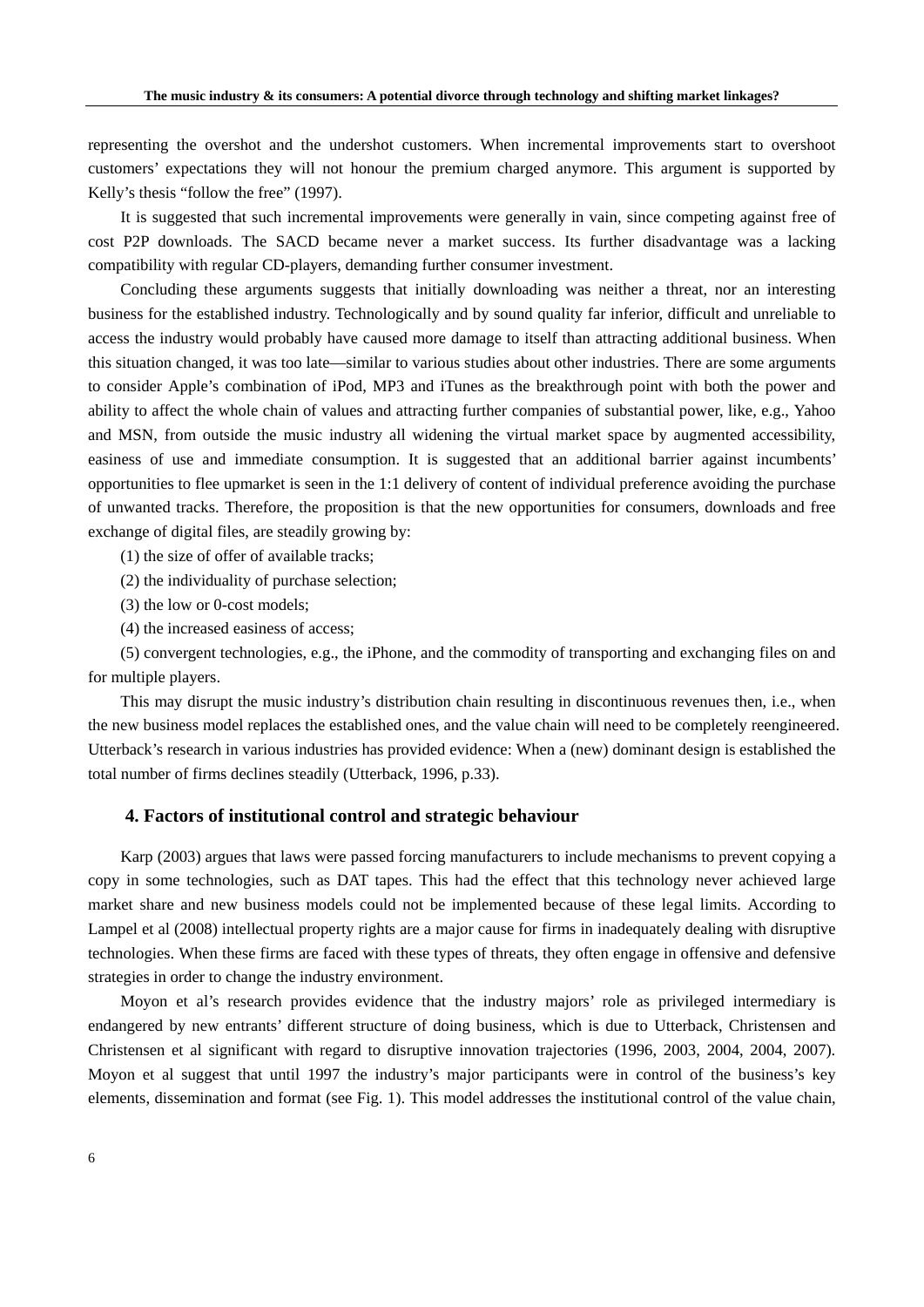artists, content produced and offered, products and points of sales. This business model leaves consumers with little influence and choice in comparison to the plenitude, which Internet offers provide (Kelly, 1997).



**Fig. 2 The virtual and physical distribution chain, adapted from Benghozi, et al, 2000** 

E.g., it was the music industry's sole decision to place tracks on an album. It is common practice to mix hits with less successful music. This way, so the proposition, earlier failed productions created a ROI, too, as consumers could not avoid their purchase. Nowadays, the new technology empowers consumers to download selectively those tracks only, which are of individual interest. This is suggested as an act of consumer democratisation. So, power shifts to consumers, the prosumer concept may play a role by creating own compilations, and organisational control and options for profit maximisation are reduced (Kotler, et al., 2002). Similarly artists depended on contracts with record labels and their marketing budget allocated to them. P2P models and with regard to artists' frequent amateur or semi-professional status, C2C models as well allow direct business between artists or producers and consumers, enabled by communities, sharing platforms or free presentation like YouTube and the option to exclude the established industry: The new chain of distribution allows interruption of the traditional one at any level (see Fig. 2). Dematerialised products support the reduction of organisational control of formats and products, a situation that is expected to increase over the next years. The proposition is that three of four components are decreasing institutional control and have effects on the fourth, sales, i.e. revenues.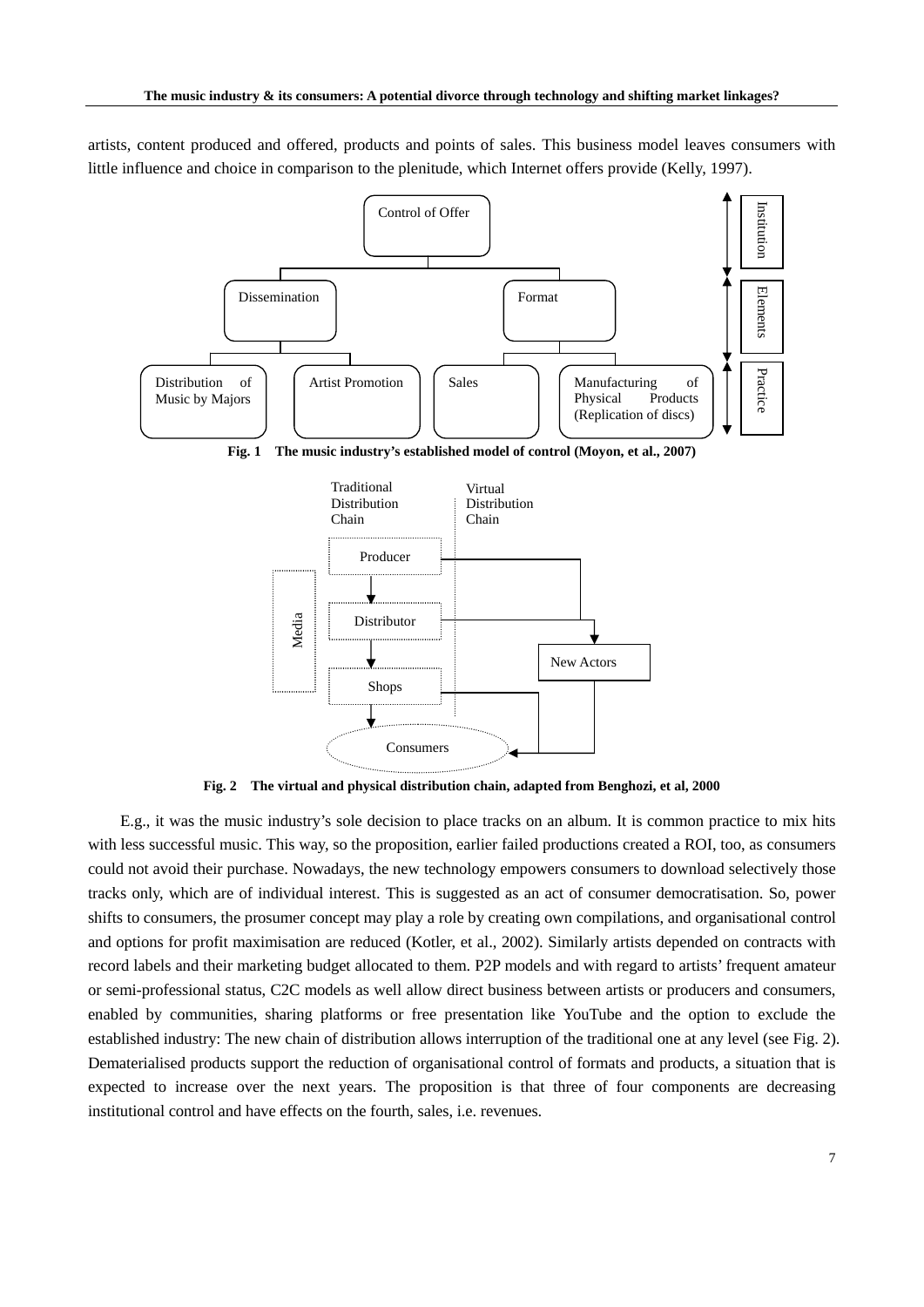#### **Table 3 Highlights of online sales and physical decline**

- Music purchases (transactions) in 2008 reached 1.5 Billion, marking the fourth consecutive year music sales have exceeded 1 billion; 1.4 billion (2007) vs. 1.2 billion (2006) vs. 1 billion (2005).
- Overall Album sales (including Albums and Track Equivalent Album sales) declined 8.5% compared to 2007.
- Total Album sales declined 14% compared to 2007.
- Metallica's "Death Magnetic" is the best selling Internet album for the year with 144,000 sales.
- During 2008, more Vinyl Albums were purchased (1.88 million) than any other year. The previous record was in 2000, with 1.5 million LP album sales.
- Digital Track sales break the 1 Billion sales mark for the first time with more than 1,070,000 digital track sales. The previous record was 844 million digital track purchases during 2007; an increase of 27% over 2007.
- Digital Album sales reached an all-time high with more than 65 million sales in 2008; up from 50 million in 2007; an increase of 32% over the previous year.
- Digital album sales account for 15% of total album sales compared to 10% in 2007 and 5.5% in 2006.
- 2008 is the first time a digital song broke the 3 million sales mark in a single year. Leona Lewis' "Bleeding Love" and Lil Wayne's "Lollipop".
- In 2008, there are 19 different digital songs with sales that exceeded 2 million compared to 9 in 2007.
- 71 Digital Songs exceed the 1 million sales mark for the year compared to 41 digital songs in 2007, 22 in 2006, and only 2 digital songs in 2005.
- Rihanna is the biggest selling digital artist in 2008 with nearly 10 million track sales compared to Fergie in 2007 who had 7.5 million track sales
- There are more than 450,000 different physical albums that sold at least one copy over the Internet during 2008 compared to 390,000 in 2007.

(Nielsen Company Soundscan report for 2008 cited in Kusek. 2009)

As long-term statistics provide evidence, the record business is in annual decline resulting in permanent substantial decrease of sales figures (see Table 3) (Anderson, 2007, pp.35-39; RIAA, 2005; RIAA, 2006; RIAA, 2007; RIAA, 2008). Replication factories report about significantly shrinking orders for both new releases and catalogue products (Killer-Korff<sup>1</sup>, 2008; Eras<sup>2</sup>, 2008). The physical album still counts as the major economical factor, but this status is challenged here, since free of cost exchange and transactions are difficult to count and calculate and the assumption is that a huge number cannot be controlled at all due to its mere quantity and frequently taking place in privacy. Anderson's contrast that [>]10 Mio online users are exchanging files each day, while from 2001 to 2005 the sales of the music industry declined by 25% shows the difference between record and music business (Anderson, 2007, pp.35-39). Hence, so the argument, the record business is in decline, but the music business is more likely to be growing (see Table 3). This differentiation seems important in the way to understand the music industry as a set of various businesses. An underlying paradox is that for the album-driven (CD) institutional participants markets shrink, while for creative participants, artists and producers, and for consumers ICT offers enlarged opportunities of growth and direct collaboration outside industrial control and potential limitations.

As outlined in the beginning, the music industry tries to maintain its status quo mainly by taking legal action against various forms of downloads, either against individuals or those offering platforms and exchange networks. Applying Oliver's hypothetic model, the proposition is the industry's main implementation of the strategies:

(1) Defy especially using the underlying tactics of "assaulting the sources of institutional pressure"

(2) Manipulate especially using the tactics "co-opt"*,* importing influential constituents, e.g., government regulations and courts (Oliver, 1991, p.152).

A first summary resumes the following propositions:

(1) With reference to the expression that "what was invented cannot be made un-invented" downloads have

<sup>&</sup>lt;sup>1</sup> Killer-Korff, P., regional sales manager at CDA Datenträger Albrechts GmbH, personal conversation September 2008.

<sup>&</sup>lt;sup>2</sup> Eras, J. U., manger sales at kdg-mediatech AG, personal conversation July 2008.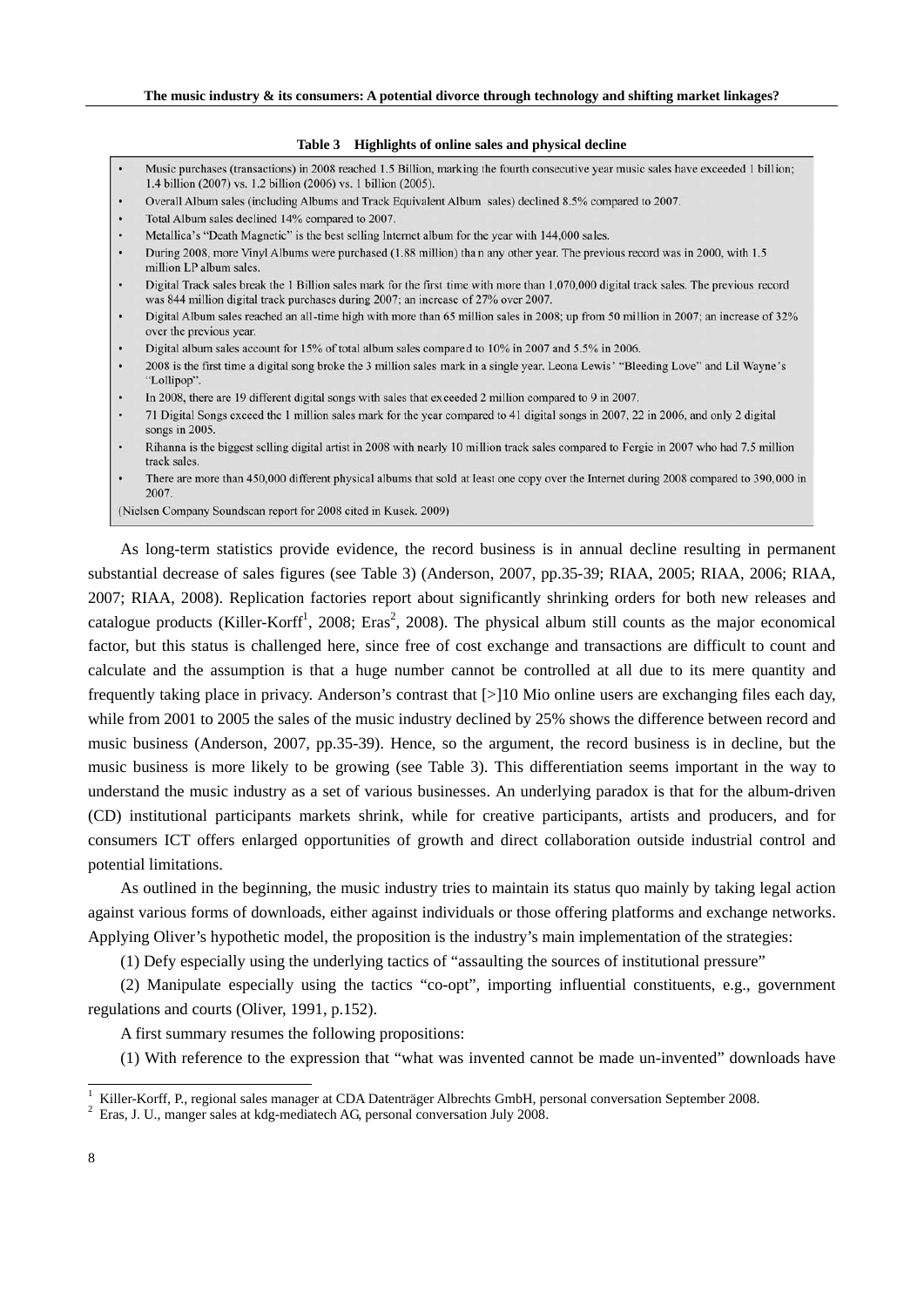become both a real pressure and an economic factor directly competing with the record industry, which are unlikely to be suppressed anymore.

(2) Further marginal improvements of the Internet, but as well the near introduction of Internet 2 will enhance easiness and access further creating extended and faster opportunities of access to music.

(3) Each of these innovations may lead to a further loss of market linkages, if the record industry maintains its present strategic framework and fights mainly for its status quo.

(4) The record industry is unlikely to maintain this status quo, i.e., especially the control of markets, market offers and distribution in the future.

(5) Virtual products will replace CDs as dominant design in the very near future, but niches for so-called special interest music (audiophile and non-mainstream music) will remain to be exploited, especially at the upper end of the markets.

(6) "Companies that don't realize their markets are now networked person-to-person, getting smarter as a result and deeply joined in conversation are missing their best opportunity" (Levine, et al., 2001, p.23).

(7) I.e., the corporate behaviour of threatening consumers taking advantage of dematerialised download offers alienates them and creates for institutions both a negative image and reputation.

## **5. The institutional and non-institutional music industry**

Studies have shown that when industries implement technological and legal strategies to hinder consumer access to products, consumers find work-around solutions to illegally acquire the products. This can have a negative impact on total industry sales. In 2001, Zenter (2006) performed a study on the effects of music downloads on the probability of purchasing music using 15,000 Europeans. He found that peer-to-peer-downloading reduces the probability of legally buying music by 30 percent, and calculated that without downloads, sales in 2002 would have been 7.8 percent higher. Thus, if the entertainment industry made better use of the disruptive technologies in altering their business models to entice these consumers not to engage in illegal downloads the industry could gain a significant amount of sales.

However, although many firms in the entertainment industry are limiting consumer access to services because of the industry fears of disruptive technologies adversely affecting profits, it should be noted that some valid economic reasons exist for not offering services. For example, firms providing download content often make more money by advertising rates on sites than by income provided by download subscriptions. Worldwide there are 1.6 billion people with Internet access, but fewer than half have incomes sufficient to interest major online advertisers. Thus, in developing countries where bandwidth is expensive but advertisers do not see the value in paying for online ads, entertainment providers may decide it is economically more practical to shut off services. However, some firms have found ways around these challenges by using stripped down versions of the sites requiring less bandwidth (Stone, et al., 2009). Thus, although downloads to these consumers may be slower, they still would have access to the content.

Outside organisations there are enthusiasts creating access opportunities via combined technology. One of these is pandora.com representing download  $+$  search engine  $+1:1$  and micro "communication"<sup>3</sup>. In brief, this platform recognises a huge number of music tracks by categories out of a database, which music experts have created. Users' priorities, subject to individual taste, help pandora to refine the individual profile leading to

 3 Westergren, T.. Pandora internet radio, retrieved from www.pandora.com.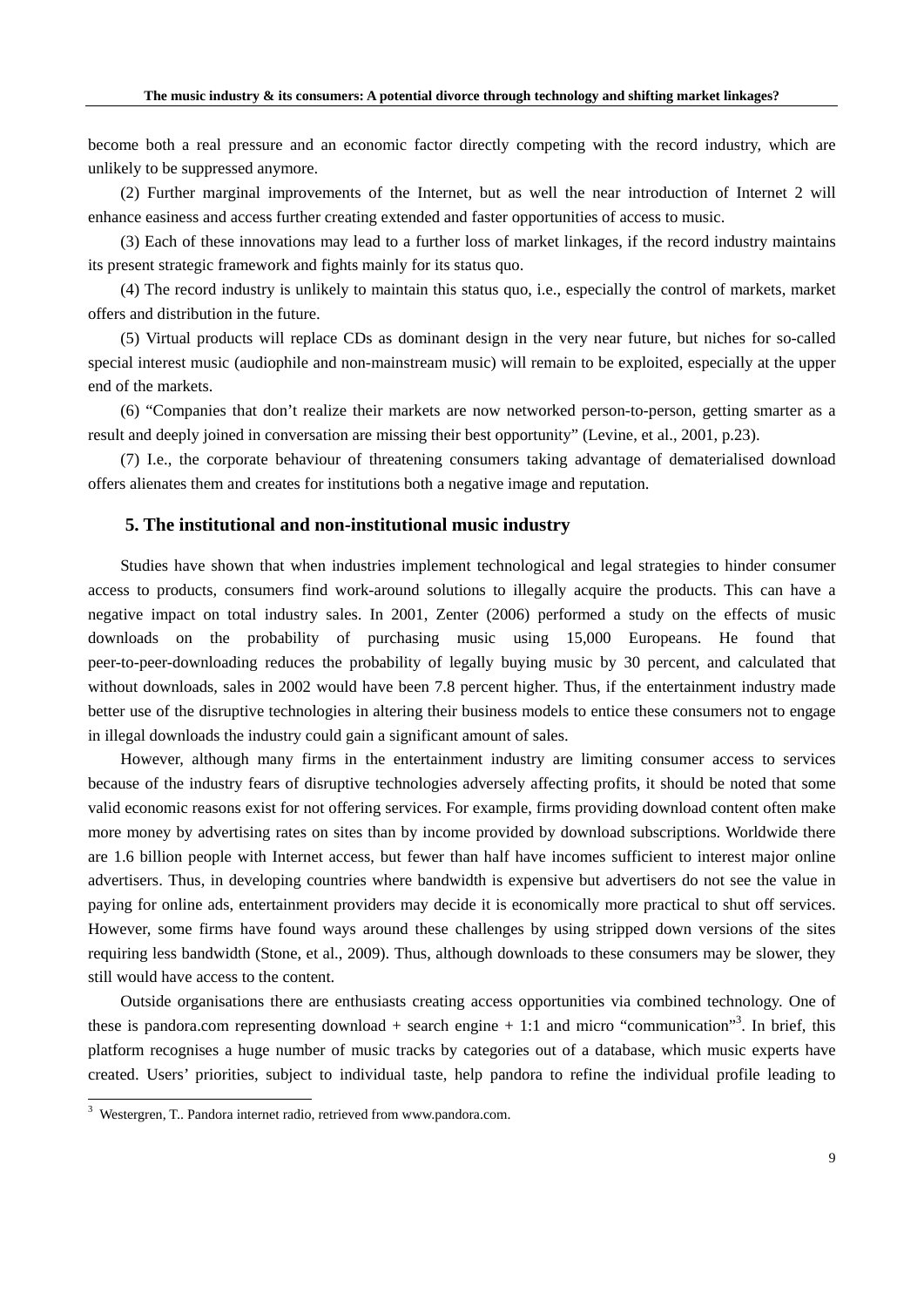automate new propositions. The pandora site is meanwhile blocked outside the USA despite its path breaking richness and accuracy. The development of pandora was made by music professionals in collaboration with IT experts under direction of Westergren investing over 150,000 hours creating a community of music fans outside the music and especially record industry (Ahmia, 2005). As Ahmia resumes, such creativity must shame the big bosses of the world's major record labels and that with a vision new business models (market linkages) can be created. Despite the team around pandora is not a consumer community a link to Antorini's theory that "consumers fill in the spaces firms leave open" is drawn, since it is proposed that institutional record labels missed a chance of future orientation and innovation of its revenue streams by not taking advantage of such "community" expertise (Antorini, 2007; Antorini, 2009). Antorini (1999) may further be linked to Popcorn's concept of clanning, i.e., individuals with similar interest and taste will find each other.

The assumption is that non-institutional knowledge does not only develop creative new paths of circumventing technological barriers, its richness of ideas finds solutions, which are filling the blank spots organisations inherit. These ideas allow doing business among community members, P2P and C2C organised, by an own set of shared values and believes but often enough explicitly excluding organisational parties.

The music industry furthered communities, which are not an effect of latest innovation. They exist since a long time and are often organised in fan groups being communities per se. Previously the music industry welcomed these organised fans highly since being a concentrated, easy to target and influence word-of-mouth promotion and mind setting tool; i.e. clanning took place even before the emergence of ICT. Now, when artists upload specific songs inviting their fans, those communities, to download them to listen to latest creations, record labels to which these artists are assigned frequently act offensively against those artists offending both artists and their communities. A reference is made to the David Bowie interview and leads to the hypothesis that such artist – fan relationships may result in the establishment of direct market linkages between artists and/or producers and consumers and undermine organisational distribution and control of product additionally. Kusek et al (2006, pp.12-18) compare these relationships with the times before media, when music was a service and not a product.

The various non-institutional processes of music dissemination may have fuelled the fragmentation of markets. E.g., in 2000 the five best selling albums achieved a total sales figure of 38 Mio units, while in 2005 the five best sellers decreased to total sales of 19.7 Mio units (Anderson, 2007). One reason is seen in the diversification of consumer tastes, which the plenitude of the Internet may have supported resulting in a growth of sub-genres of music styles. But as well some initial research exists that non-institutional influenced ICT word-of-mouth propaganda influences click rates of specific songs strongly. It may be argued that the principle of communities, P2P recommendations and clanning can develop significant influences on market outcomes, which are not anymore controlled by the industry. The phenomenon of fragmentising markets is not specific to the music industry but a development affecting many other industries, too. In recent years, the music industry had developed fine-tuned ways of marketing, which made predictions of sales outcomes rather realistic. But when promotion outside these organisations may be stronger and more trusted and may hence have more influence than the organisational one the threat for sales and reliability of forecasts grows. Therefore it is suggested to understand the music industry's approach to suppress as many sites as possible to avoid uncontrollable mushrooming of clicks, downloads, recommendations and opinions. Once again a relationship is drawn to Oliver's hypothetical set of strategies, but whether such strategic and tactical outcome may lead to the desired results of stabilisation is questionable, since so far none of the actions taken could stop the decrease of sales.

To this adds the concept of hyper consumption, the permanent search for new experiences. Lipovetsky (2009)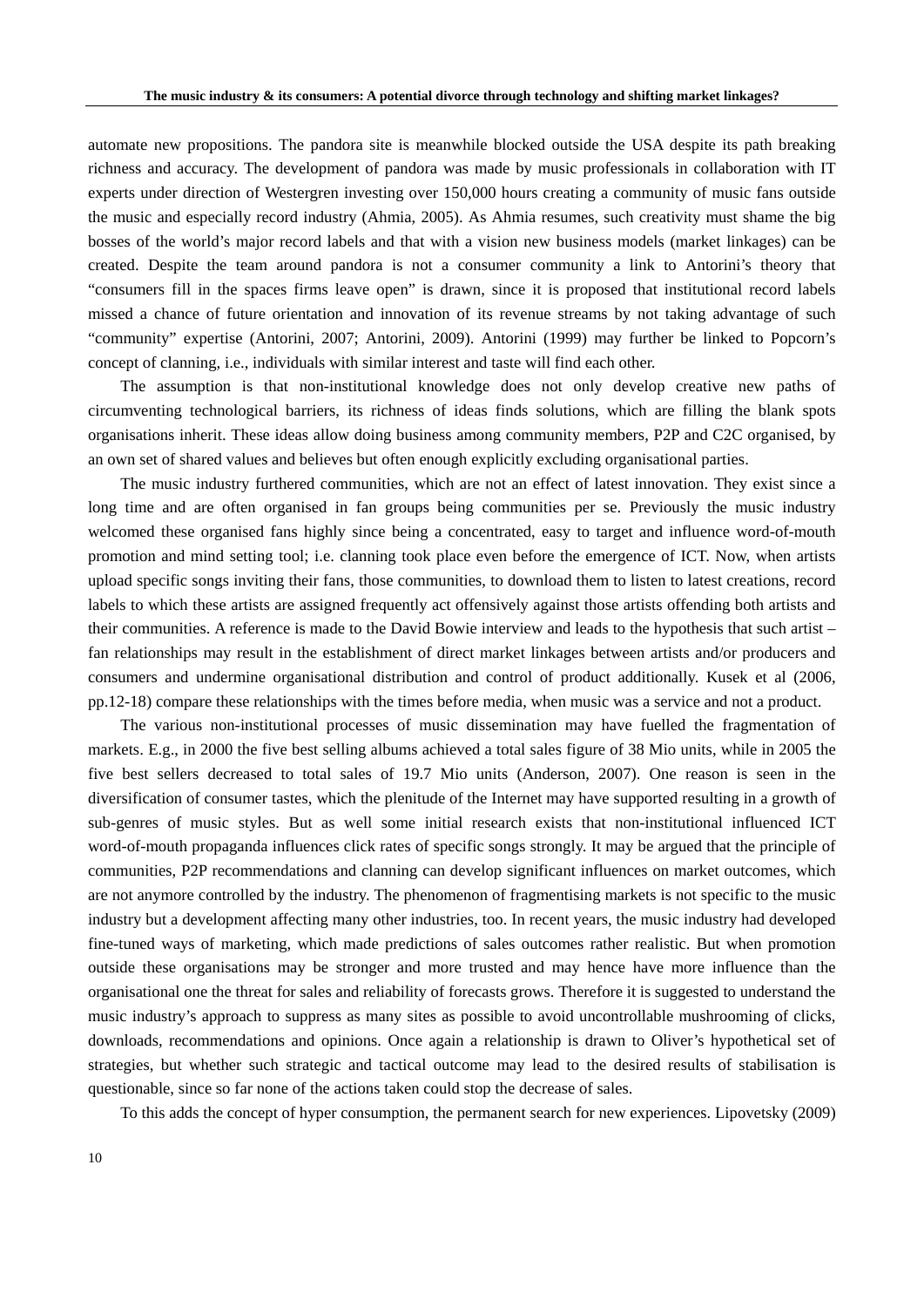argues that some 20 or 30 years ago young consumers, a major target group of the music and record industry, proudly owned about 25 albums. Today, the same demographic group has stored thousands of songs on hard drives of different type. The proposition is that with regard to institutional product, distribution and revenue models in place only non-institutional, dematerialised dissemination of music allows such extensive collection of music and is dependent on the availability of online offers and P2P exchange.

## **6. Recent developments restricting consumption**

A weakness of the entertainment industry with regards to RPV theory is that they are not embracing new download technologies and therefore alienating a huge number of potential consumers. A recent case is the removal of premium video music content from the YouTube site for users in the U.K.. YouTube is the world's most popular online video site, but in March 2009, it earned the wrath of U.K. consumers by blocking video downloads due to a failure to reach a new licensing agreement with the Performing Rights Society (PRS). YouTube stated that the issue of high-rates was an industry-wide problem, and that consumers would lose if the PRS set such high rates that new business models could not survive (Waters, 2009).

Another example of barriers consumers face when accessing online content is the case of hulu.com. This firm is an online site offering users the ability to download a variety of streaming video including full television episodes. However, European users of sites like hulu.com are prevented from downloading U.S. TV shows and other video content available to U.S.-based Web surfers. When potential consumers outside the U.S. attempt to access video content via the hulu.com site, they encounter the following message:

"Sorry, currently our video library can only be streamed from within the United States. hulu is committed to making its content available worldwide. To do so, we must work through a number of legal and business issues, including obtaining international streaming rights. Know that we are working to make this happen and will continue to do so. Given the international background of the hulu team, we have both a professional and personal interest in bringing hulu to a global audience"<sup>4</sup>.

In 2008, Veoh, a video-sharing site operating from San Diego, decided to block services from users in Africa, Asia, Latin America and Eastern Europe. The reason they cited was purely economics and profits, the prospects of making money from these areas was slim compared to the high cost of delivering services (Stone, et al., 2009). In January 2009, Pandora stopped streaming music to British users, after other countries had to be blocked earlier, because of unresolved royalty and licensing issues. Pandora sent an email to all users with a geographically based UK Web address informing them that the rates demanded per track by UK licensing authorities were too high to support, and service was being suspended (BBC News, 2009).

#### **7. Technologies to bypass barriers**

In order to protect intellectual property, prevent competition and defend the status quo, certain industry groups have imposed technical barriers on convergent downloading technologies. The result is that potential consumers are prevented from accessing online content, especially consumers who reside outside the U.S. However, consumers have shown a remarkable ability in finding methods to bypass these barriers.

Although a myriad of methods exist for bypassing copyright and other technology barriers, this paper limits

 4 hulu.com. (2009). hulu home page. Retrieved from http://www.hulu.com.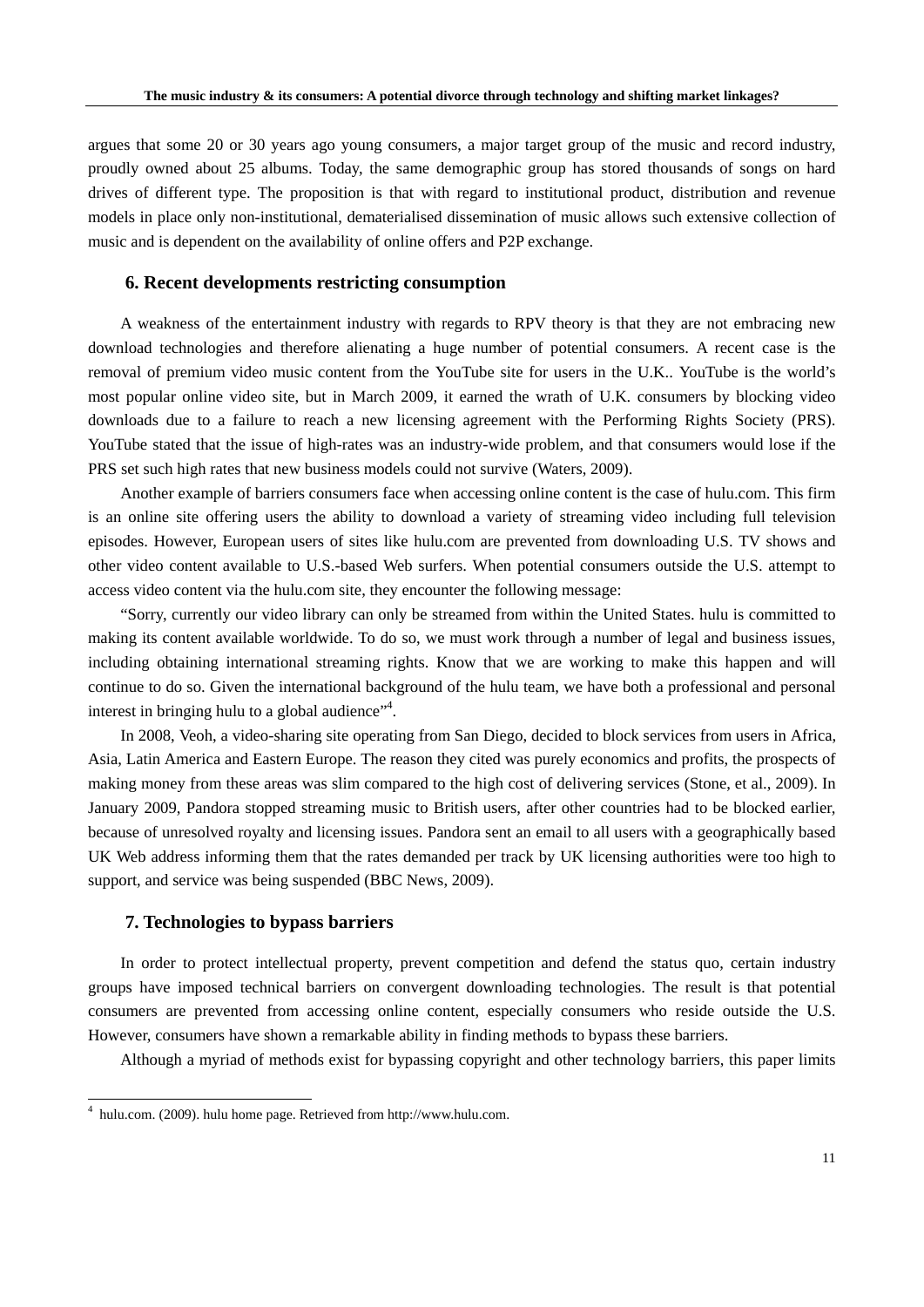itself to the discussion of two main methods related to bypassing online music and video downloads. There are two main categories of tools that online consumers can use to hide identity: connection-based anonymity and tools that hide the location or author of a particular Web document (Waldman, et al., 2000). Connection-based tools like the site www.anonymizer.com provide anonymity by acting as a proxy for users (Waldman, et al., 2000). For example, if hulu.com uses the UK users Internet Protocol (IP) address to block video content downloads from any IP address identified as a UK address, users can simply use the anonymizer site to make a request of that video. The anonymizer site "hides" the UK-based IP address from hulu, thus online consumers can bypass the censorship. Second, with author-based tools, users can install software, such as Janus, on their computers which functions similar to a connection-based tool in hiding the users personal IP address (Gaber, et al., 2006). Although Web surfers can use these types of tools to legitimately protect their privacy during Web browsing, in this case they often use it to bypass the downloading and surfing restrictions imposed by the entertainment industry.

A conclusion out of these examples is that consumers may always find ways to circumvent technological barriers. A comparison is drawn to the many copy protection systems on discs, which never were a final stop to prevent burning or downloading of a disc's content to computers. They may have been an obstacle but enthusiasts' expertise overcame these barriers rather quickly. So far none of the copyright protection systems could block unwanted dissemination or upload of content to the Internet. A decisive and economical question for the record industry is, whether the rather high investment in legal actions, copyright protection systems and other activities to protect its status quo has the power to protect it even in the mid-term. An argument for further research and reflection is, whether the focus on such avoidance strategies representing innovations' technological stream may not set the industry's market linkages, its other stream, on risk, i.e., the final balance of outcomes may be negative.

"The public benefits of peer-to-peer technology are self-evident: The ability to experience music and visual works at a fraction of the time and cost it would entail to travel to a local music store. Copyright holders, however, argue that the new technology has a rather unfortunate side effect: Peer-to-peer users are able to obtain copyrighted works for free" (Suppappola, 2004). This argument and its further discussion shed light on an overarching dilemma: There is a legitimate right of those having created intellectual property to be refunded providing sense to their work. Against this legitimate and tangible right stands a huge worldwide movement, which circumvents such right the one way or the other. The suggestion is that it is unlikely to stop this consumer practice anymore due to the extent it has achieved meanwhile. This is not equal to the attribution of legitimate or legal rights to the circumvention of barriers due to the mere quantity of downloads and Internet offers. But realistically and even more practically it is rather unlikely that such a global movement can be stopped. A further assumption is that the more institutional forces are trying to raise new or altered barriers, the more specific individuals and publics feel challenged to prove that such efforts will be in vain. Ballan (2001) suggests "in the absence of effective anti-circumvention technologies, the Internet has facilitated the rapid distribution of MP3 files containing unauthorized copies of popular songs". Taking into consideration that this problem could not be resolved in eight years time, supports the argument—without questioning legitimacy and legislation, that circumvention is an innovation by itself, which cannot be made un-invented anymore.

This suggests a further dilemma of the music industry, especially its business of recorded music. The legal and legitimate right of access to revenues for intellectual property and creative work has lost ground against shifting societal norms and values. An increasing number of consumers demand the right of access to free of cost and unrestricted and unlimited music, despite regulation or legal and technological barriers. As in all prior attempts of this industry's history once again it seems impossible that the music industry will be able to get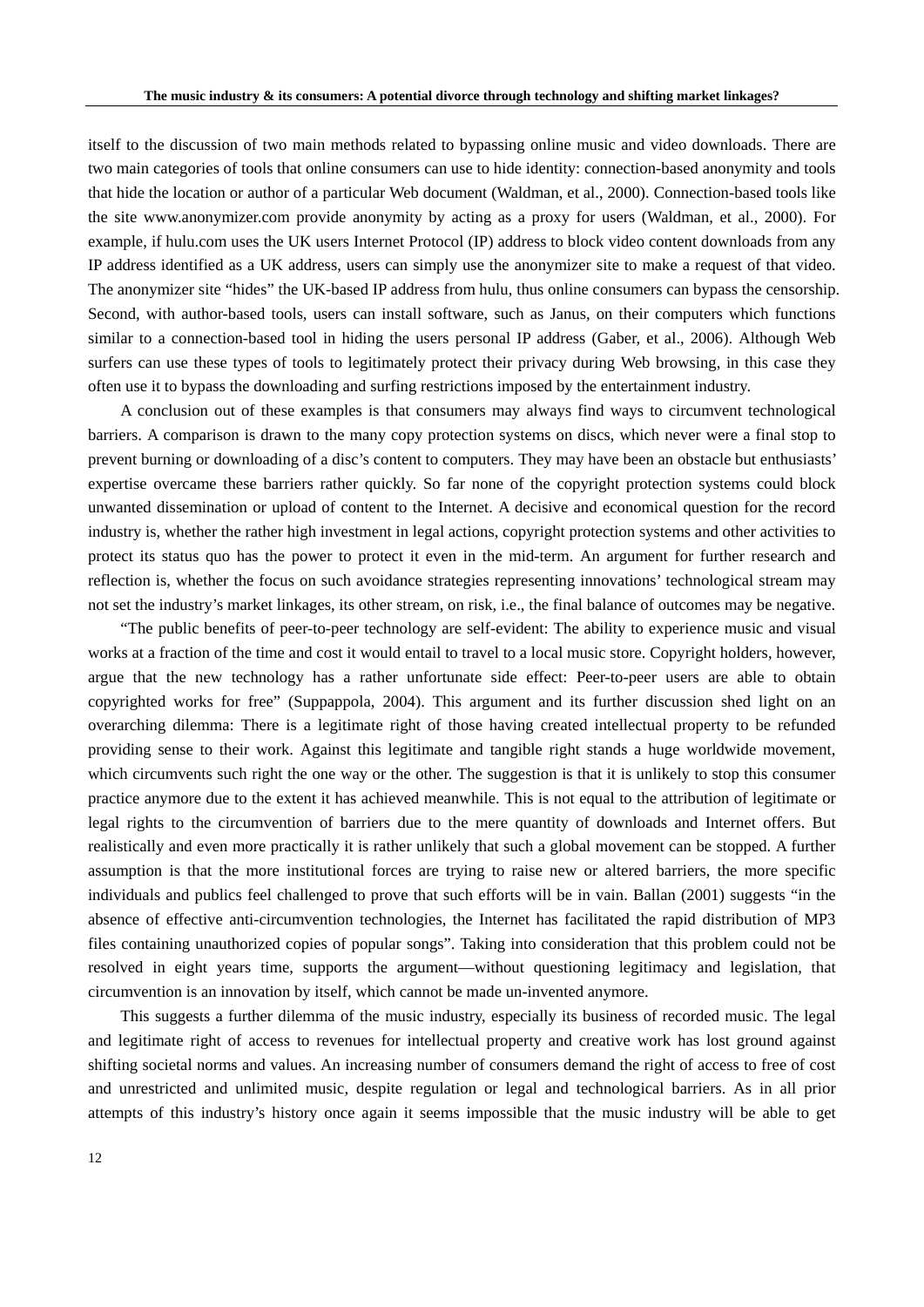innovation under its control, but this time, in the times of empowered consumers, the consequences may be much fiercer than before.

## **8. What should the industry do to keep competitive advantage?**

A second conclusion, in a hierarchical cause and effect logic, resumes the presented argumentation and suggestions for the music industry and its business of recorded music (see Table 4).

| Disruptive innovation affects the music industry,<br>especially its record business,<br>by its two streams<br>Technology<br>(downloads)<br>simultaneously:<br>and<br>dematerialised products) and market linkages (P2P sharing<br>and C2C exchange of dematerialised electronic files) | Resources, processes and values of the industry are directed<br>differently towards manufacturing of pre-recorded physical<br>products, mainly CDs and its distribution to shops, either<br>physical or virtual ones                                                                                                  |
|----------------------------------------------------------------------------------------------------------------------------------------------------------------------------------------------------------------------------------------------------------------------------------------|-----------------------------------------------------------------------------------------------------------------------------------------------------------------------------------------------------------------------------------------------------------------------------------------------------------------------|
| Dematerialised products allow extensive mobility, are                                                                                                                                                                                                                                  | Dematerialised products result in reduced institutional control                                                                                                                                                                                                                                                       |
| compatible for multiple players, allow immediate access to                                                                                                                                                                                                                             | threatening established ways of doing business and by                                                                                                                                                                                                                                                                 |
| products, do not have delivery times, are fully mobile and                                                                                                                                                                                                                             | avoidance of copyright payments put augmented pressure on                                                                                                                                                                                                                                                             |
| support extended experiential experiences                                                                                                                                                                                                                                              | revenue models and profits                                                                                                                                                                                                                                                                                            |
| To maintain the status quo and to avoid profit reduction<br>the music industry raises legal barriers and adopts passive<br>as aggressive strategies to bloc sites offering downloads,<br>especially those following the peer-sharing idea                                              | Consumers develop both techniques and technologies to<br>circumvent blocked sites; at the same time consumer creativity<br>fills organisational blank spots and invents creatively models<br>allowing better and more refined opportunities to discover<br>unknown music leading to increasingly fragmentised markets |
| Fragmentised markets reduce established                                                                                                                                                                                                                                                | Despite unclear and disadvantageous DRM and revenue                                                                                                                                                                                                                                                                   |
| corporate                                                                                                                                                                                                                                                                              | models artists and producers fill space left open by firms by                                                                                                                                                                                                                                                         |
| opportunities to continue successfully and profitably the                                                                                                                                                                                                                              | addressing consumers directly with the consequence of                                                                                                                                                                                                                                                                 |
| production and distribution of music within its existing                                                                                                                                                                                                                               | disrupting the institutional distribution chain and reducing                                                                                                                                                                                                                                                          |
| distribution channels based on institutional RPVs                                                                                                                                                                                                                                      | firms' market linkages further                                                                                                                                                                                                                                                                                        |
| Increasing cuts into established dissemination<br>and<br>distribution is likely to challenge corporate behaviour by<br>developing new copyright protection devices<br>and<br>implementing further barriers                                                                             | The lack of consumers' understanding of institutional<br>behaviour leads to a reduction of corporations' reputation and<br>image in the eyes of consumers by decreasing love marks                                                                                                                                    |
| These intangible values may affect the corporate value                                                                                                                                                                                                                                 | The downturn speeds up and could finally result in the                                                                                                                                                                                                                                                                |
| chain negatively and may impact tangible outcomes                                                                                                                                                                                                                                      | traditional recorded businesses' obsolescence                                                                                                                                                                                                                                                                         |

**Table 4 The presented argumentation and suggestions for the music industry and its business of recorded music** 

There are several things the industry could do to utilise disruptive technologies and to maintain competitive advantage, yet allow consumers to better access to goods and services. First, it is useful to note that the industry needs to set up alliances with governments around the globe to combat piracy, which is in effect an agenda across industries. This would present a united front to the problem of piracy and illegal downloads, and would thus increase the legitimate use of downloading of music and videos (Lampel, et al., 2008). This means first of all channelling download activities in different sectors, those that are institutionally fully accepted, despite not being under corporate control, those that are at least tolerated and finally channels, which are definitely illegal, i.e., resolving the DRM problem globally. Second, the industry could consider forming alliances with firms to better use disruptive technologies and to create new business models. For example, firms in the current entertainment industry could form partnerships with Internet service provider firms or online communities such as Facebook to more effectively distribute the services to consumers, i.e., implementing a service and not only a product orientation. This would result in a division between creators and providers of services, each of which could provide market value, but working together. Third, incumbents can take advantage of the swarm intelligence. Instead of fighting creative forces like the Pandora team, they can invite these experts and commonly develop platforms of high attractiveness to consumers by adding new values, i.e. reengineering its value chain.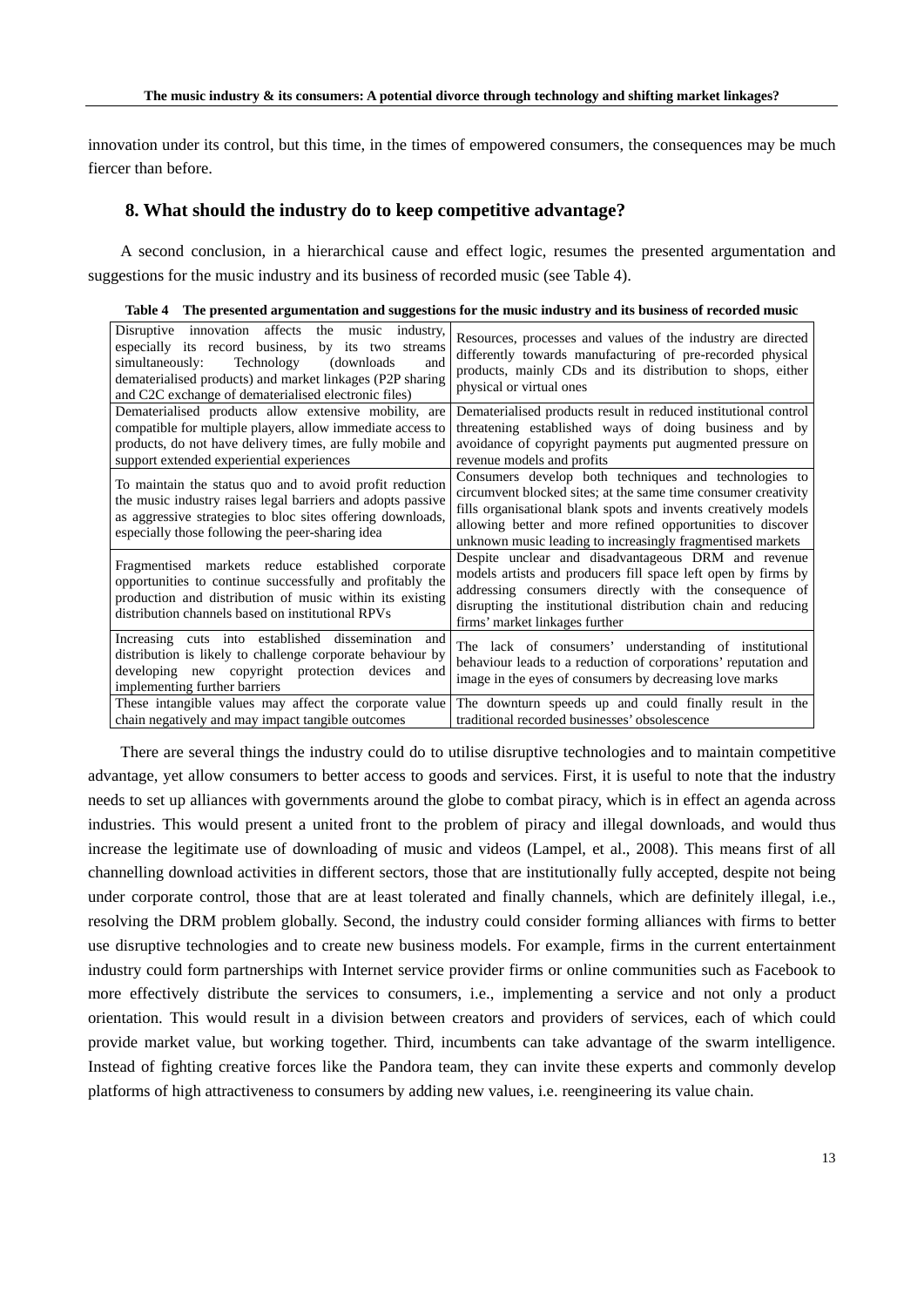This may lead to both sides' profitable open source models. Chesbrough (2006b, p.131) argues that the Open Innovation Model is a firm's model that drives its search for innovation activities, whether using internal or external sources. This model favours useful technologies with the ability to advance the existing business by taking advantage of which sources ever create organisational progress, i.e. sharing or licensing of technologies becomes common practice. With reference to the RPV theory such institutional openness and culture may result in permanent adaptation of resources, processes and values to meet shifting market demands for the reduction of uncertainty in the industry's permanent struggle for survival. As Kusek outlines, a major problem is the consideration of music as a product and not as a service and as Lipovetsky argues, a physical product is likely less experiential than a mobile experience being mobile and accessible everywhere (Kusek, 2006, pp.36-40; Kusek, 2009). With reference to consumers' shift of consumption and expectations it is suggested that in summa the music industry is confronted with a consumer demand requiring augmented flexibility of corporate structures, processes and activities and with reference to its the record industry to reengineer its business from product orientation to becoming a service provider. This is by itself, so the further proposition, a radical and epochal re-innovation within this industry's RPVs. One important underlying criterion is a more flexible model of distributing revenues, different to the rather static model, which presently divides the consumer price of an album (100%) to (in average) 8% for artists, 49% for labels, 8% manufacturing cost, 5% despatch and 30% for retailers (Kusek, et al., 2006, p.32).

The impact on managerial challenges, which an open business model causes, is substantial by cost, questions of power and control, learning curve and new orientation. Otherwise it needs to be questioned how long the present structure may be able to withstand the confrontation with such a different consumer orientation and demand. Various studies provide evidence for consumers being alienated by price structures of physical products and by institutional behaviour. Such behaviour may "divorce" organisations offering pre-recorded music from its market linkages, since the virtual, dematerialised offer grows permanently.

As a fourth and additional model using Porter's generic strategy of differentiation there is the opportunity to create many niche markets for audiophile music of special interest. There are consumers, who are interested in physical products, especially special editions of exclusive attractiveness. These consumers are expected to follow Christensen's upmarket design, i.e., preparedness is expected to honour luxury make up by a premium. These niches will not reach huge sales quantities but a high margin per unit. As argued before, the mega market for albums declined between the year 2000 and 2005 by around 50% and times since then provided further turmoil as statistics provide evidence for. Similar to other industries, fragmentised market developments are unlikely to stop in front of the music industry, which already has good strength and resources to work in an environment of diversified consumer tastes. Hence a strategic approach to increasing fragmentation seems unavoidable for survival. With the few exceptions of very few labels the record industry is in the need to acknowledge that consumers never bought labels but music styles and artists. Furthermore, the increasing degree of consumer mobility acts against the rather static dominant design of discs requiring one specific player, which cannot be reduced in size, while virtual files can be played easily on various devices and are as mobile as their consumers.

# **9. Conclusion**

The music but especially the record industry is in a conflicting situation. Its resources, skills, processes and values are directed in a different way than consumer expectations. It is suggested that an adaptation, even if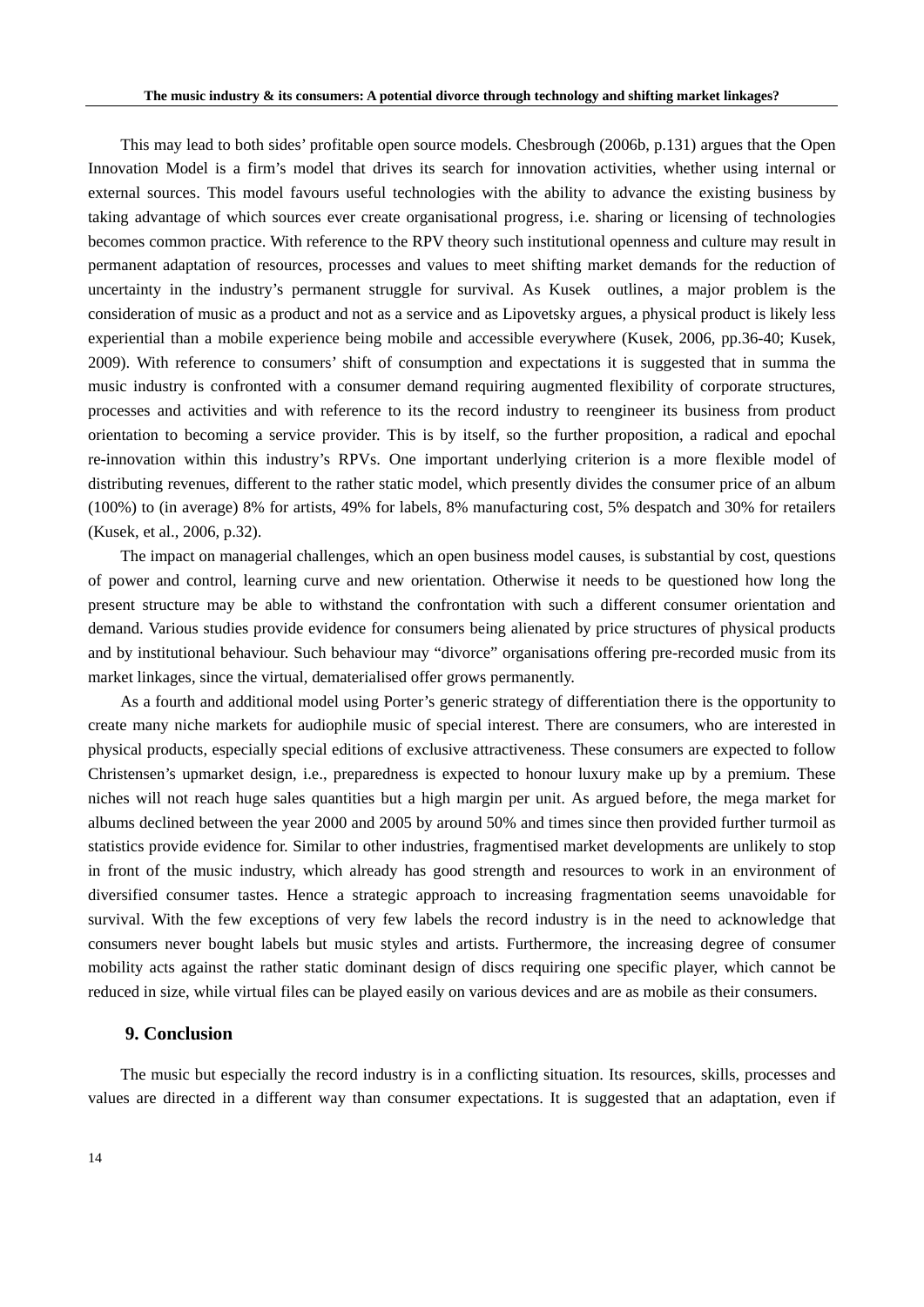intended is rather difficult to achieve, since a transformation will be a difficult and delicate process. Incumbents are well structured for processes of exploitation of established ways of doing business and have problems of keeping pace with the accelerating development of the virtual market, for which space is more important than place (Markides, 2008, pp.168-170 ; Kotler, et al., 2002). On the other hand the simultaneous impact of technology and market linkages creates a dilemma, which does not only challenge the present models, especially distribution, it may rather quick culminate in a situation, which could result in obsolescence of present institutional structures. This may mean that a good number of incumbents will be unable to survive.

The proposition is that means and strategies to suppress new technologies will not be successful, but will alienate the customer base from institutional music providers further. The networking and frequently community organised consumer will quickly find and develop technologies and paths to circumvent technological barriers and is likely to ignore increasingly legal constraints, whether explicitly or implicitly since the DRM dispute remains unsolved yet. The assumption is that this may create an environment, where corporate image and reputation as important pillars of tangible institutional outcomes suffer further and consumers will increasingly refuse acceptance of relationships with product providers.

Instead of fighting against consumer driven innovation and development the industry is likely to achieve more positive outcomes by accepting the new organisational environment and seeking collaboration with the new driving forces despite that these are beyond its institutional control and different to its organisational resources, processes and values. This way it may be able to strengthen relationships by meeting demands of accessibility, mobility and consumer tailored content, which can provide future oriented extended experiences within the concept of hyper consumerism. The music industry is just one part of the complex Home Entertainment Industry and as a number of indicators show, the movie business and the games industry may be confronted with similar effects soon.

#### **References:**

- Abernathy, W. J., Clark, B. K. & Kantrow, A. M.. (1983). *Industrial renaissance: Producing a competitive future for America*. New York: Basic Books Inc.
- Adomavicius, G., Bockstedt, J.C., Gupta, A. & Kauffman, R. J.. (2008). Making sense of technology trends in the information technology landscape: A design science approach. *MIS Quarterly, 32*(4), 779-804.

Ahmia, T.. (2005). Spiel es für mich Pandora. *taz*. 19 November 2005. 17.

- Anderson, C.. (2007). *The long tail: Nischenprodukte statt Massenmarkt*. München: Carl Hanser Verlag.
- Antorini, Y. M.. (2009, March 26). Hypermodern consumers are doing it for themselves: The case of consumer created communities. *Proceedings of the 4th International Research Days on Marketing Communications*, 26-27 March, 2009, Aarhus. Aarhus: Aarhus Business School, University of Aarhus.
- Antorini, Y. M. (2007). *Brand community innovation: An intrinsic case study of the adult fans of LEGO.* Copenhagen: Copenhagen Business School.
- Assink, M.. (2006). Inhibitors of disruptive innovation capability: A conceptual model. *European Journal of Innovation Management, 9*(2), 215-233.
- Ballan, I. C.. (2001). Protecting music copyrights in cyberspace: Napster, MP3 and other recent litigation. *Proceedings of the 2nd Annual Spring Meeting,* 27-29 April 2001. Torrey Pines: The Business Law Section and the Intellectual Property Section of the State Bar of California.
- BBC News. (2009, January 15). *Pandora to cut off UK listeners*. Retrieved from http://news.bbc.co.uk/1/hi/technology/ 7178699.stm.
- Benghozi, P. J. & Paris, T.. (2000). L'industrie de la musique à l'age de l'Internet. *E-business & Management.* Special edition.
- Benghozi, P. J. & Paris, T.. (2005). La fonction distribution, au cœur du management de la culture. *Proceedings of the 2005 AIMAC Conference*.
- Benghozi, P. J.. (2005). Mutations et articulations contemporaines des industries culturelles. *Proceedings of the Journées d'économie de la culture,* 12-13 January 2005.
- Benghozi, P. J.. (2006 May). *DRM et nouveaux modèles d'affaires pour les contenus numériques*. Paris: Pole de recherche en Economie et gestion de l'Ecole Polytechnique (UMR CNRS 7176).